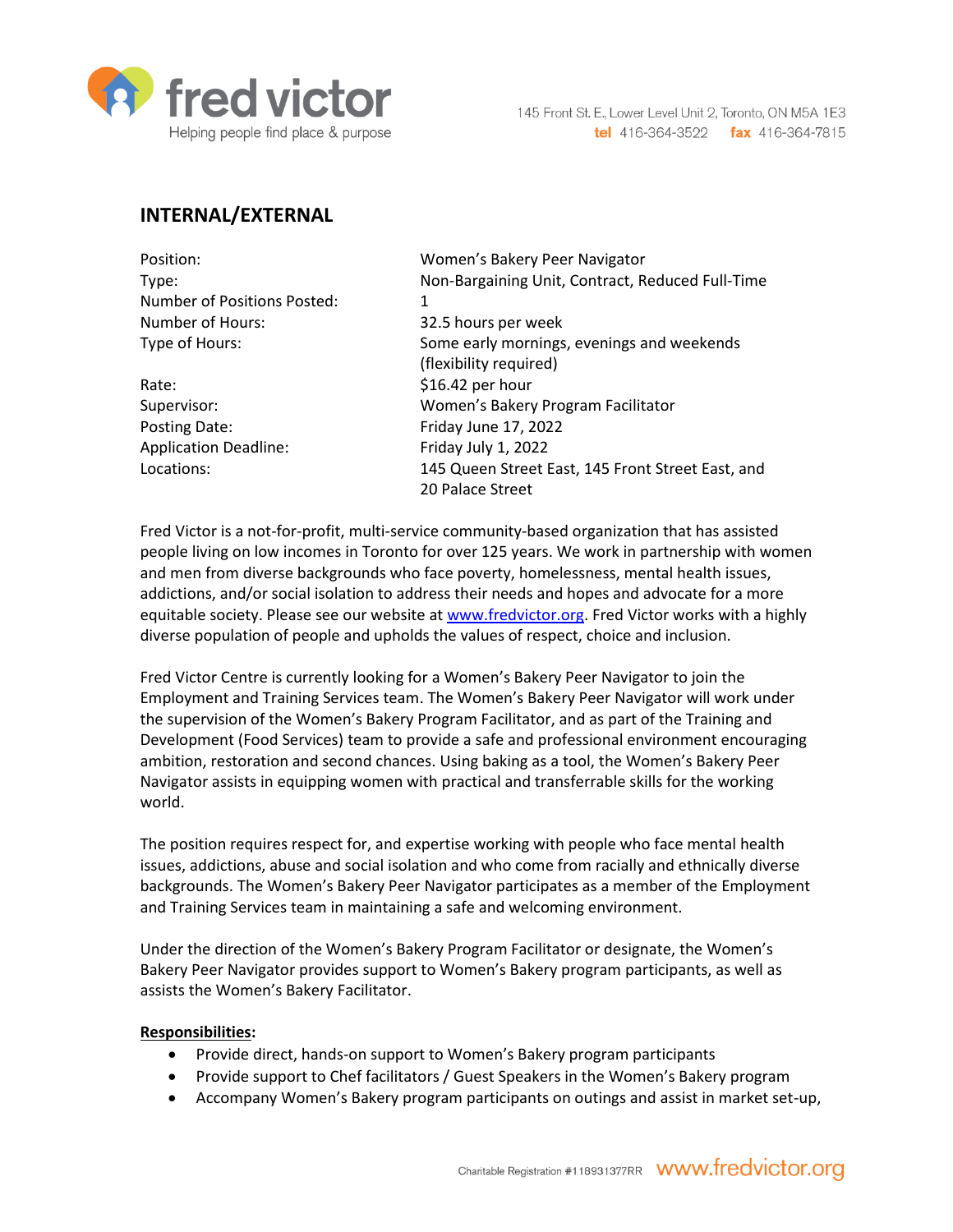sales and take down

- Provide support instructing and developing lessons for the Women's Bakery program
- Set-up / take-down of Classroom/Baking lab/Production kitchen as required
- Assist in bakery production
- Support with the creation of recipes, lesson plans and an end of program recipe book
- Maintain a respectful working relationship with program participants, the Employment and Training Services team and community members
- Maintain and adhere to program policies and procedures
- Maintain forms, database and records to document program activities
- Integrate a conflict prevention approach into all aspects of work- intervene, mediate, resolve, document and follow up on conflict incidents
- Adhere to departmental standards of cleanliness
- Adhere to the prescribed organizational Health and Safety standards
- Other duties as assigned by the Women's Bakery Facilitator or designate

#### **Qualifications:**

- Current Food Handler's Certificate
- Personal experience of homelessness and poverty and navigating through support services
- Genuine interest in working with people experiencing or at-risk homelessness
- Ability to organize and maintain clean and sanitary spaces;
- Experience in baking (through paid employment or volunteer work);
- Experience working directly with people from diverse racial, ethnic and cultural backgrounds;
- Demonstrate people skills; able to build positive relationships with clients, staff, and community partners
- Ability to work in a professional and appropriate manner with the public;
- Ability to maintain boundaries and set limits with program participants;
- Knowledgeable of how to access community-based resources and services
- Ability to empower and support clients in establishing connections in the community, while displaying empathy and understanding
- Comfortable with accompanying clients to internal and external events, where appropriate
- Ability to follow direction from staff members and supervisors regarding duties
- Calm and patient demeanor when dealing with all clients, particularly those experiencing a crisis or conflict
- The ability to work productively within a team setting
- Literacy in Word, Excel, Outlook, Windows

#### **Working Conditions**:

This position works in either a hot kitchen area or a large open space with program participants and involves regular exposure to the potential of unpredictable behaviours and situations. This position requires: constant standing and walking throughout the shift; frequent lifting 10- 20lbs minimum, numerous times during the day, and 50lbs occasionally.